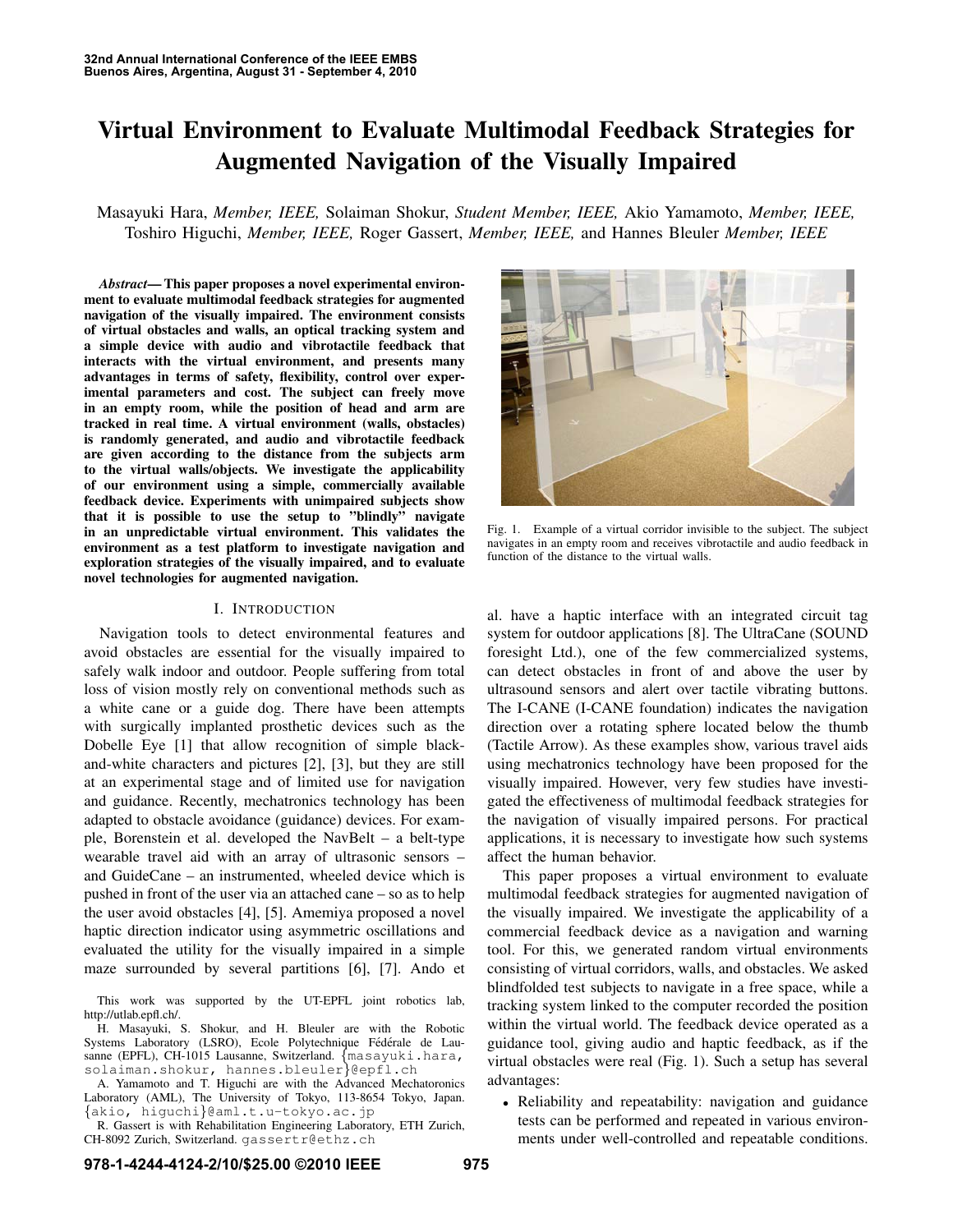

Fig. 2. Virtual augmented white cane with Wiimote and a cap with an active marker of accuTrack 500.

This could have numerous potential applications in evaluating devices, training, assessing progress, etc.

- Cost: various feedback strategies can be tested in unpredictable and fast changing environments without having to construct the physical environment
- Safety: accidents are prevented. The detection of a pit or obstacle can be trained without endangering the subject.

## II. EXPERIMENTAL SETUP

## *A. Hardware and Software*

In this study, we selected the Wiimote (Nintendo, Kyoto, Japan) to provide audio and vibrotactile feedback to the user (Fig. 2). The Wiimote is a widely-used game controller with many integrated functions and can be easily obtained at low price. In our device, the Wiimote is attached to the end of an aluminum stick with 0.4 m length to present audio or haptic feedback to the user. The Wiimote holds a speaker and a button-type vibrator, and both the sound and rumble functions can be controlled via Bluetooth wireless communication. In addition, an active marker of a commercially available optical tracking system (accuTrack 500, atracsys, Renens, Switzerland) is attached to the other end of the aluminum stick allowing to calculate interaction with the virtual environment. Fig. 3 presents a schematic diagram of the experimental setup. The alerts with audio and haptic feedback, which are computed based on the tool position, are sent to the Wiimote via wireless communication. Another marker attached to a cap worn by the subject enables to observe and record the navigation behavior. The sampling rate of this system is set at 25 Hz to guarantee the wireless communication.

A GUI-enabled application is programmed based on the Wiiyourself!! library (http://wiiyourself.gl.tter.org/) in Visual C++ (Microsoft, Redmond, USA) in order to assist the experimenter in setting the experimental conditions. In this application, the experimenter can easily and quickly change the experimental conditions via dialog boxes. In addition, an OpenGL program visualizes the virtual environment from the subject's viewpoint as a 3D scene in a main window, and the experimental data such as experimental conditions and the position of subject are displayed in a small window, as shown in Fig. 4.



Fig. 3. Schematic diagram of experimental system.



(a) Status window (b) Virtual corridor Fig. 4. A status window and a visualized virtual world. These information are shown only the experimenter not the subjects.

## *B. Optical Tracking System*

Real time position tracking was performed with the accu-Track 500, which has 3 linear cameras and wireless active markers with 4 LED each, with a sampling rate of 4 kHz LED. The resulting tracking frequency for arm and subject position was thus 500 Hz.

We evaluated the tracking precision for sideways movements measured with the accuTrack 500 when an active marker was moved 20, 40, 60, 80, and 100 cm, while facing the sensor bar. Table I lists the travel distances averaged over 5 trials and their standard deviations.

It can be seen that the accuTrack 500 has both high temporal and spatial resolution, allowing precise collision detection within the virtual environment and real-time feedback to the subject. Further, the navigation strategy employed by the subject can be precisely recorded.

## *C. Wall Detection in Virtual Environment*

*1) Experimental Conditions:* In this study, we simulated walking blindfolded from an entrance to the exit in a small room. To prevent the user from guessing the path, a virtual environment consisting of several corridors and walls was mapped onto a free space of  $2.5 \times 2.5$  m<sup>2</sup>. Fig. 5 shows the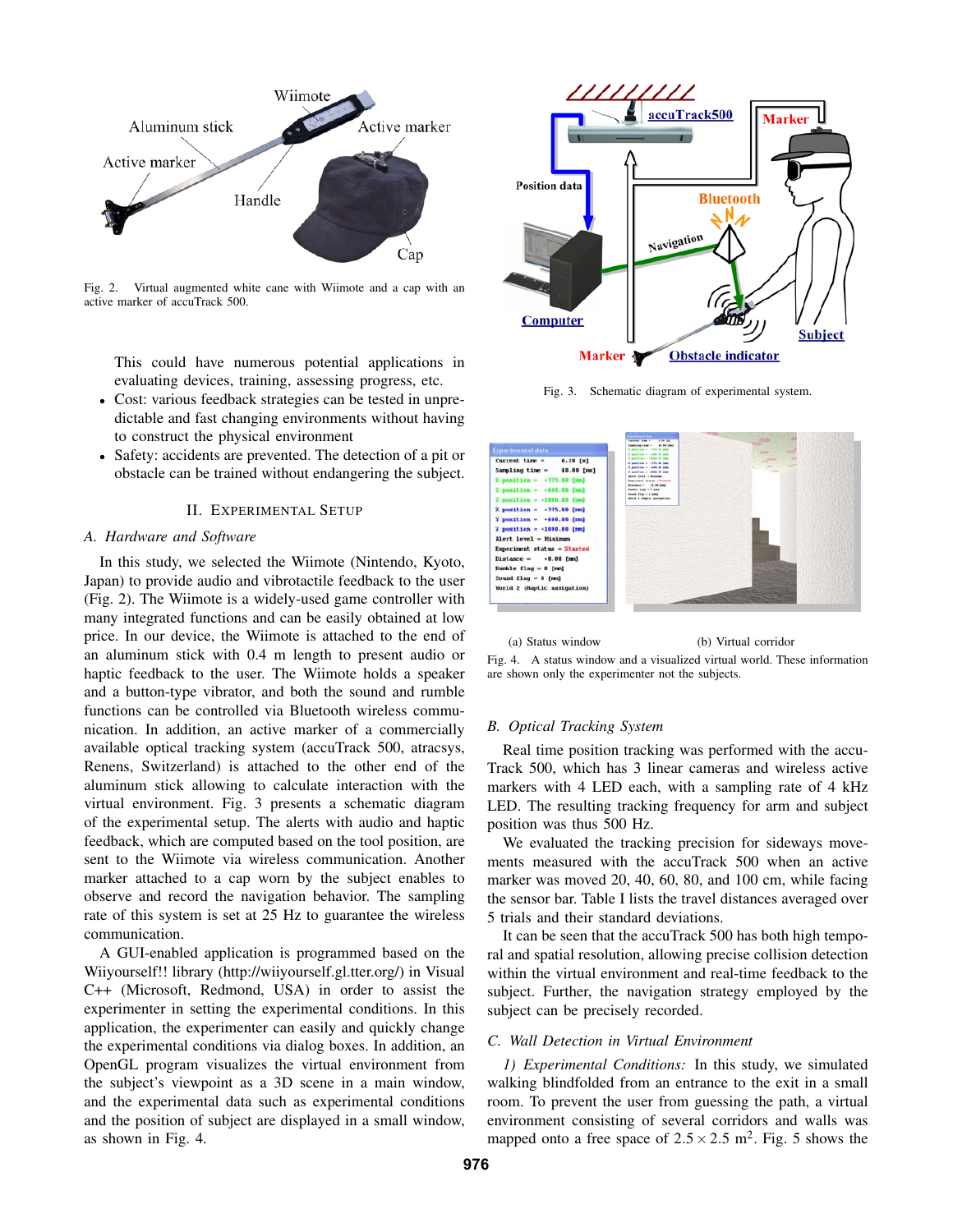

Fig. 5. Schematic of the virtual corridors that were simulated in the experiments.

4 virtual worlds that were simulated. Each world consists of a corridor of 1 m width created by virtual walls and is divided into three areas. The shaded area indicates a virtual wall, the green area is the area up to 0.25 m away from the virtual wall, and the white area indicates the "free" space. In our experiment, these three areas were defined as "Alert level 0" (white area), "Alert level 1" (green area), and "Alert level 2" (shaded area), respectively. They were employed to inform the subject about how far from the virtual walls they were located. In each level, different profiles of audio and haptic alerts were presented on the Wiimote, as shown in Fig. 6. These profiles were provided to the subjects in three different modalities – audio, haptic, and combined audio and haptic feedback. In the experiments, a 3130 Hz sound was used for the audio feedback [9], [10].

*2) Experimental Procedure:* Fig. 7 shows a picture of the experimental setup. In this experiment, six visually unimpaired subjects with no preliminary experience of navigating with a withe cane were asked to navigate through the virtual corridor with the help of audio and/or haptic feedback from the Wiimote. The virtual environment was not visible to the subjects; in addition the subjects were blindfolded so that they could not estimate the path from information in the real environment. Subjects first started with a training session in a virtual world consisting of a straight corridor to familiarize with the audio and haptic alerts. For the main experiment, subjects walked blindfolded through a randomly selected virtual world with a randomly selected feedback type. In total, 24 trials (4 worlds  $\times$  3 types of feedback  $\times$  2 trials) were conducted, and behavioral data (position of head and arm) were recorded. Subjects were given a break for more than 5 minutes after 12 trials. Further, we asked the subjects to answer to a simple questionnaire just after the experiment.

#### III. RESULTS

## *A. Applicability of the Virtual Environment*

Fig. 8 shows a top view of the trajectories of a subject when walking blindfolded in "World 2". Figs. 8 (a) and (b) show the navigation path for an audio alert and haptic alert condition, respectively. It should be noted that the subject

| Alert level | Profile                              | Type       | ΟN       | <b>OFF</b> |
|-------------|--------------------------------------|------------|----------|------------|
|             | OFF                                  | No         |          | $\infty$   |
|             | <b>ON</b><br><b>ON</b><br>OFF<br>OFF | Discrete   | $0.2$ s  | $0.2$ s    |
|             | <b>ON</b>                            | Continuous | $\infty$ |            |

Fig. 6. Profiles of audio and haptic alerts in the three areas. In "Alert level 0," the indication by audio/haptic feedback is always off, whereas on/off is changed every 0.2 s in "Alert level 1". In "Alert level 2," the indication is always on.



Fig. 7. Experimental environment:  $2.5 \times 2.5$  m free space.

could pass the corridor from the entrance to the exit. Over all the trials, the subjects always reached the exit in the virtual environment. This fact implies that the audio and haptic alerts from the Wiimote can be useful for obstacle indication to blindfolded subjects, and also validates the use of a virtual environment to evaluate multimodal feedback strategies.

No significant difference between the three types of feedback was found in terms of navigation accuracy or walking velocity. All three types seemed equally efficient in allowing the subject to through the virtual corridors without any collision. Subjects reported that they felt as if they were navigating in a dark room, and that they used the following strategy: move forward until they find a wall, then follow this wall until facing a new wall. The average walking speed in the simulated environment was found to be 0.7 km/h. Similarly we asked subjects to navigate in an unknown, dark (real) corridor and found a similar average speed of 0.85 km/h.

### *B. Subjective Evaluation*

Subjects were asked to answer simple questions about their impressions for three types of feedback. We asked the subjects to rate the following questions on a score from 0 to